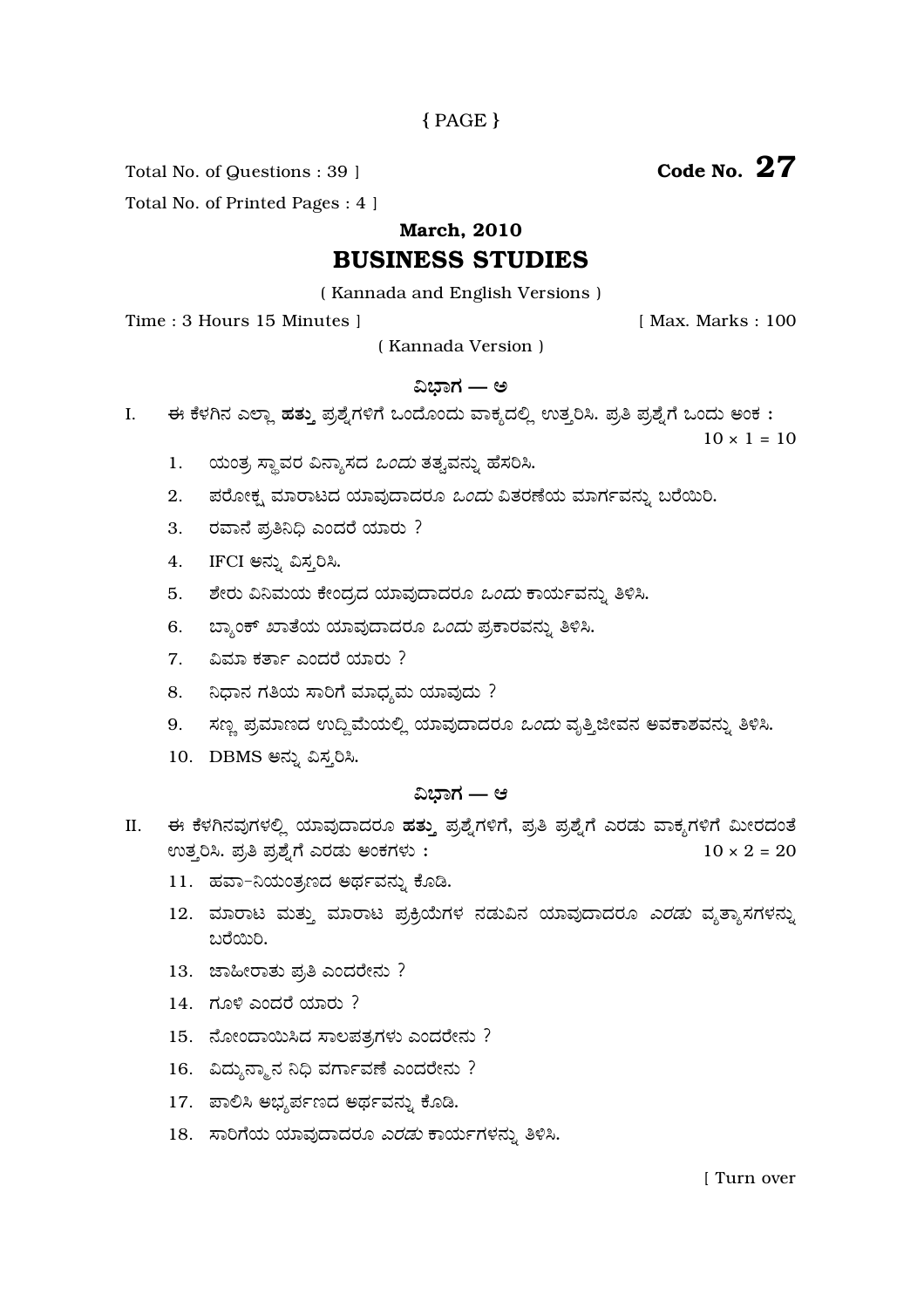Code No. 27 { PAGE }

- 19. ದಾಸ್ತಾನು ಮಳಿಗೆಗಳ ಯಾವುದಾದರೂ *ಎರಡು* ಪ್ರಕಾರಗಳನ್ನು ತಿಳಿಸಿ.
- 20. ವ್ಯವಹಾರದ ಸಾಮಾಜಿಕ ಜವಾಬ್ದಾರಿ ಎಂದರೇನು ?
- 21. ಗ್ರಾಹಕ ರಕ್ಷಣೆಯ ಅರ್ಥವನ್ನು ಕೊಡಿ.
- 22. ಅಕೌಂಟಿಂಗ್ ಪ್ಯಾಕೇಜಿನ *ಎರಡು* ವಿಧಗಳನ್ನು ತಿಳಿಸಿ.

# <u>ವಿಬಾಗ — ಇ</u>

- III. ಈ ಕೆಳಗಿನವುಗಳಲ್ಲಿ ಯಾವುದಾದರೂ ಆರು ಪ್ರಶ್ನೆಗಳಿಗೆ, ಪ್ರತಿ ಪ್ರಶ್ನೆಗೆ ಹದಿನ್ಯೆದು ಸಾಲುಗಳಿಗೆ ಮೀರದಂತೆ ಉತ್ತರಿಸಿ. ಪ್ರತಿ ಪ್ರಶ್ನೆಗೆ ಐದು ಅಂಕಗಳು :  $6 \times 5 = 30$ 
	- 23. ಕೈಗಾರಿಕೆಗಳ ಪ್ರಕಾರಗಳನ್ನು ಸಂಕ್ಷಿಪ್ತವಾಗಿ ವಿವರಿಸಿ.
	- 24. ಜಾಹೀರಾತಿನ ಯಾವುದಾದರೂ *ಐದು* ಉದ್ದೇಶಗಳನ್ನು ತಿಳಿಸಿ.
	- 25. ವಿದೇಶಿ ವ್ಯಾಪಾರದ ಯಾವುದಾದರೂ *ಐದು* ದೋಷಗಳನ್ನು ವಿವರಿಸಿ.
	- 26. ವ್ಯವಹಾರದ ಹಣಕಾಸು ಪ್ರಾಮುಖ್ಯತೆಯನ್ನು ಬರೆಯಿರಿ.
	- 27. ಬ್ಯಾಂಕ್ ಖಾತೆಯನ್ನು ತೆರೆಯುವ ವಿಧಾನವನ್ನು ತಿಳಿಸಿ.
	- 28. ನೌಕರದಾರರಿಗೆ ಸಂಬಂಧಿಸಿದಂತೆ ವ್ಯವಹಾರದ ಸಾಮಾಜಿಕ ಜವಾಬ್ದಾರಿಗಳನ್ನು ತಿಳಿಸಿ.
	- 29. ಗ್ರಾಹಕರ ಹಕ್ಕುಗಳನ್ನು ಸಂಕ್ಷಿಪ್ತವಾಗಿ ವಿವರಿಸಿ.
	- 30. ಮಾರಾಟ ಪ್ರಕ್ರಿಯೆಯಲ್ಲಿ ವೃತ್ತಿಜೀವನ ಅವಕಾಶಗಳನ್ನು ತಿಳಿಸಿ.
	- 31. ಇ-ವಾಣಿಜ್ಯದ ಪ್ರಯೋಜನಗಳಾವುವು ?

### $\hat{a}$ ಭಾಗ — ಈ

- IV. ಈ ಕೆಳಗಿನವುಗಳಲ್ಲಿ ಯಾವುದಾದರೂ ಮೂರು ಪ್ರಶ್ನೆಗಳಿಗೆ, ಪ್ರತಿ ಪ್ರಶ್ನೆಗೆ ಮೂವತ್ತು ಸಾಲುಗಳಿಗೆ ಮೀರದಂತೆ ಉತ್ತರಿಸಿ. ಪ್ರತಿ ಪ್ರಶ್ನೆಗೆ ಹತ್ತು ಅಂಕಗಳು :  $3 \times 10 = 30$ 
	- 32. ವಿಕ್ರಯ ಚತುರರಿಗೆ ನೀಡುವ ವಿವಿಧ ಸಂಭಾವನೆಯ ವಿಧಗಳನ್ನು ವಿವರಿಸಿ.
	- 33. ದೇಶಿಯ ವ್ಯಾಪಾರ ಮತ್ತು ವಿದೇಶಿ ವ್ಯಾಪಾರಗಳಲ್ಲಿಯ ವ್ಯತ್ಯಾಸಗಳನ್ನು ತಿಳಿಸಿ.
	- 34. ಸೆಬಿ ಎಂದರೇನು ? ಸೆಬಿಯ ಕಾರ್ಯಗಳನ್ನು ತಿಳಿಸಿ.
	- 35. •�ಗ್ತಿ ವಿಮೆಯ ವಿವಿಧ ಪಾಲಿಸಿಗಳನ್ನು ವಿವರಿಸಿ.
	- 36. ವಾಯು ಸಾರಿಗೆಯ ಅನುಕೂಲತೆ ಹಾಗೂ ಅನಾನುಕೂಲತೆಗಳನ್ನು ವಿವರಿಸಿ.

#### <u>ವಿಭಾಗ — ಉ</u>

### ( ಪ್ರಾಯೋಗಿಕ ಪ್ರಶ್ನೆಗಳು )

- V. ಈ ಕೆಳಗಿನವುಗಳಲ್ಲಿ ಯಾವುದಾದರೂ ಎರಡನ್ನು ಉತ್ತರಿಸಿ. ಪ್ರತಿ ಪ್ರಶ್ನೆಗೆ ಐದು ಅಂಕಗಳು : 2 × 5 = 10
	- 37. ಯಾವುದಾದರೂ *ಐದು* ಉತ್ಪನಗಳನ್ನು ಪಟ್ಟಿ ಮಾಡಿ, ಅವುಗಳಿಗೆ ಸೂಕ್ತ ಜಾಹೀರಾತು ಮಾಧ್ಯಮಗಳನ್ನು ಸೂಚಿಸಿ.
	- 38. ರಫ್ತು ಬಿಕರಿ ಪಟ್ಟಿಯ ನಮೂನೆಯನ್ನು ರಚಿಸಿ.
	- 39. ಭಾರತದಲ್ಲಿರುವ *ಹತ್ತು* ಶೇರು ವಿನಿಮಯ ಕೇಂದ್ರಗಳನ್ನು ಪಟ್ಟಿ ಮಾಡಿ.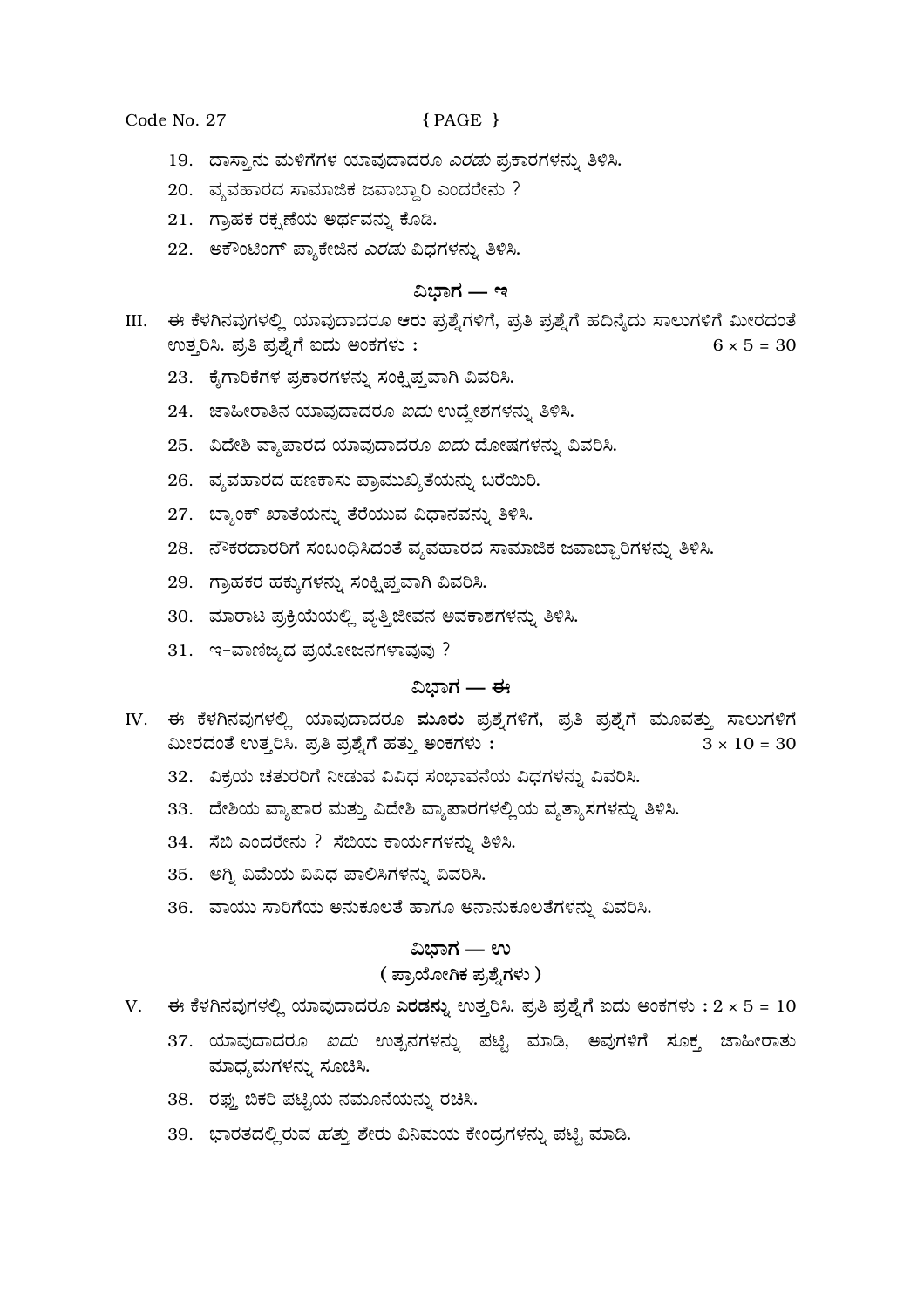# { PAGE }

# ( English Version )

## SECTION – A

- I. Answer all *ten* questions in a sentence each. Each question carries *one* mark.  $10 \times 1 = 10$ 
	- 1. Name any *one* principle of plant layout.
	- 2. Write any *one* of the indirect channels of distribution.
	- 3. Who is forwarding agent ?
	- 4. Expand IFCI.
	- 5. State any *one* function of Stock Exchange.
	- 6. Name any *one* type of Bank Account.
	- 7. Who is an insurer ?
	- 8. Which is the slowest mode of transport ?
	- 9. Mention any *one* career opportunity in Small Scale Industries.
	- 10. Expand DBMS.

## SECTION – B

- II. Answer any *ten* of the following questions in not more than *two* sentences each. Each question carries *two* marks. 10 × 2 = 20
	- 11. Give the meaning of air-conditioning.
	- 12. Write any *two* differences between selling and marketing.
	- 13. What is an advertisement copy ?
	- 14. Who is a Bull ?
	- 15. What are registered debentures ?
	- 16. What is Electronic Fund Transfer ?
	- 17. Give the meaning of surrender of policy.
	- 18. State any *two* functions of transport.
	- 19. Mention any *two* types of warehouses.
	- 20. What is social responsibility of business ?
	- 21. Give the meaning of consumer protection.
	- 22. Mention *two* types of accounting packages.